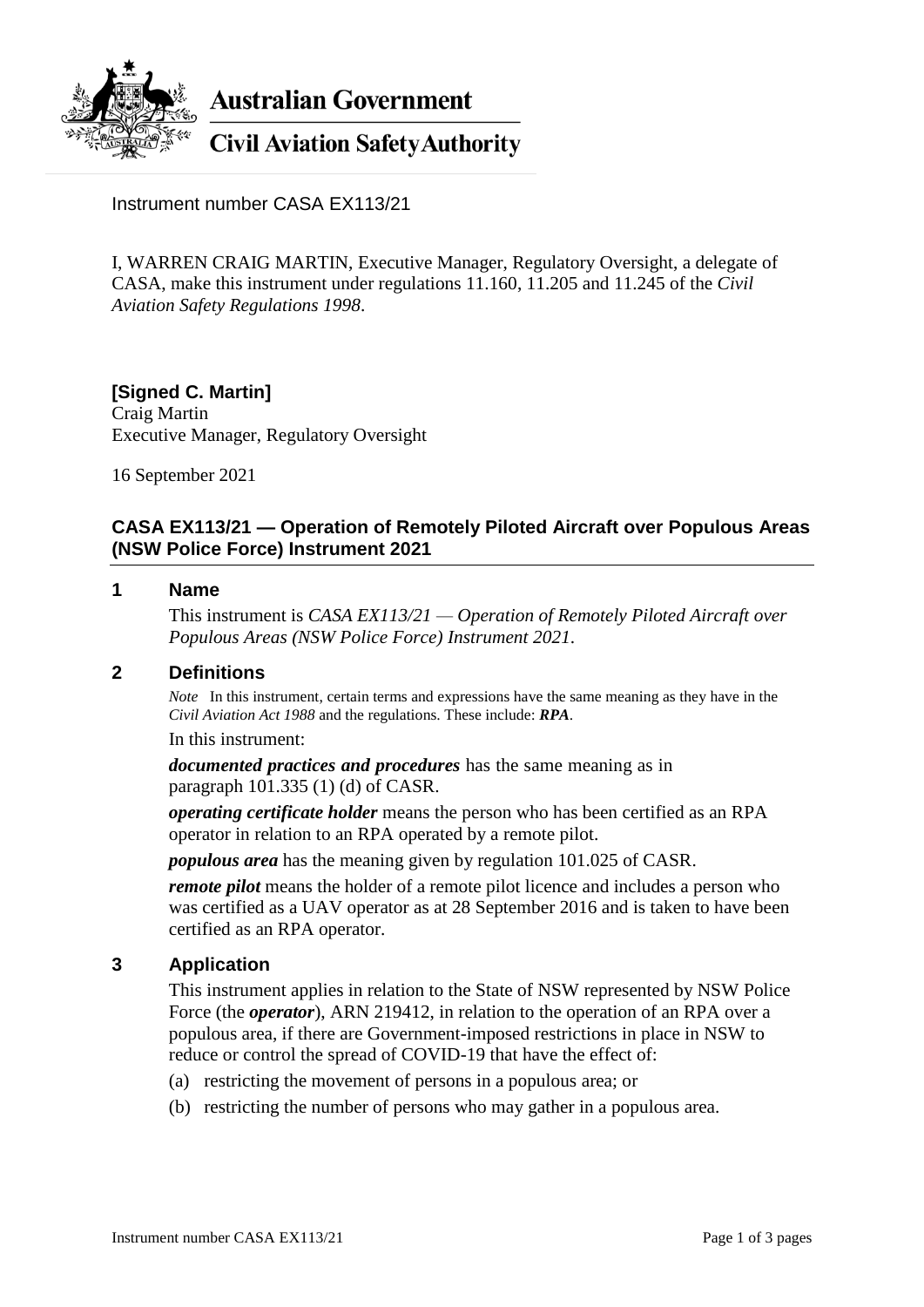# **4 Exemption**

(1) The operator and a remote pilot, who operates an RPA over a populous area for the operator, are exempt from compliance with paragraph 101.250 (1) (b) and subregulation 101.280 (2) of CASR.

*Note* For the kinds of RPA operation to which paragraph 101.250 (1) (b) and subregulation 101.280 (2) of CASR apply, see regulation 101.235 of CASR*.*

- (2) The exemption is subject to the conditions in section 5.
- (3) This section ceases to be in force at the end of 31 August 2022.

# **5 Conditions**

- (1) The remote pilot must ensure that the operation of the RPA complies with documented practices and procedures prepared by the operator as the operating certificate holder and approved by CASA.
- (2) The remote pilot must ensure that, for the operation of an RPA with a gross weight of at least 2 kg but less than 25 kg, the RPA is equipped with the following:
	- (a) a redundant power system;
	- (b) a redundant flight positioning system;
	- (c) blue and red flashing lights that are easily visible to a person on the ground.
- (3) The remote pilot must ensure that, for the operation of an RPA with a gross weight of less than 2 kg:
	- (a) the remote pilot plans to avoid flight over persons; and
	- (b) the RPA is equipped with:
		- (i) a flight positioning system; and
		- (ii) blue and red flashing lights that are easily visible to a person on the ground.
- (4) The remote pilot must ensure that the RPA is launched and recovered from a place that is not a populous area.
- (5) The remote pilot must ensure a listening watch is maintained on the appropriate frequency in the area of operation.
- (6) If at any time the remote pilot identifies a person within 30 m of the RPA, relative to the point on the ground directly below the RPA, the remote pilot must manoeuvre the RPA to a point at least 30 m away from the person.

# **6 Directions**

- (1) The operator must ensure that the remote pilot complies with the conditions in section 5.
- (2) The operator as the operating certificate holder must ensure that its documented practices and procedures ensure the following:
	- (a) that a remote pilot who operates an RPA under this instrument meets specified criteria;
	- (b) that the qualifications of remote pilots operating under this instrument are recorded and maintained;
	- (c) that all records relating to operations under this instrument are kept for a period of at least 7 years.
- (3) If there is a change in the operator's documented practices and procedures, the operator must immediately give CASA the details of the change in writing.
- (4) This section, other than paragraph (2) (c), ceases to be in force at the end of 31 August 2022.